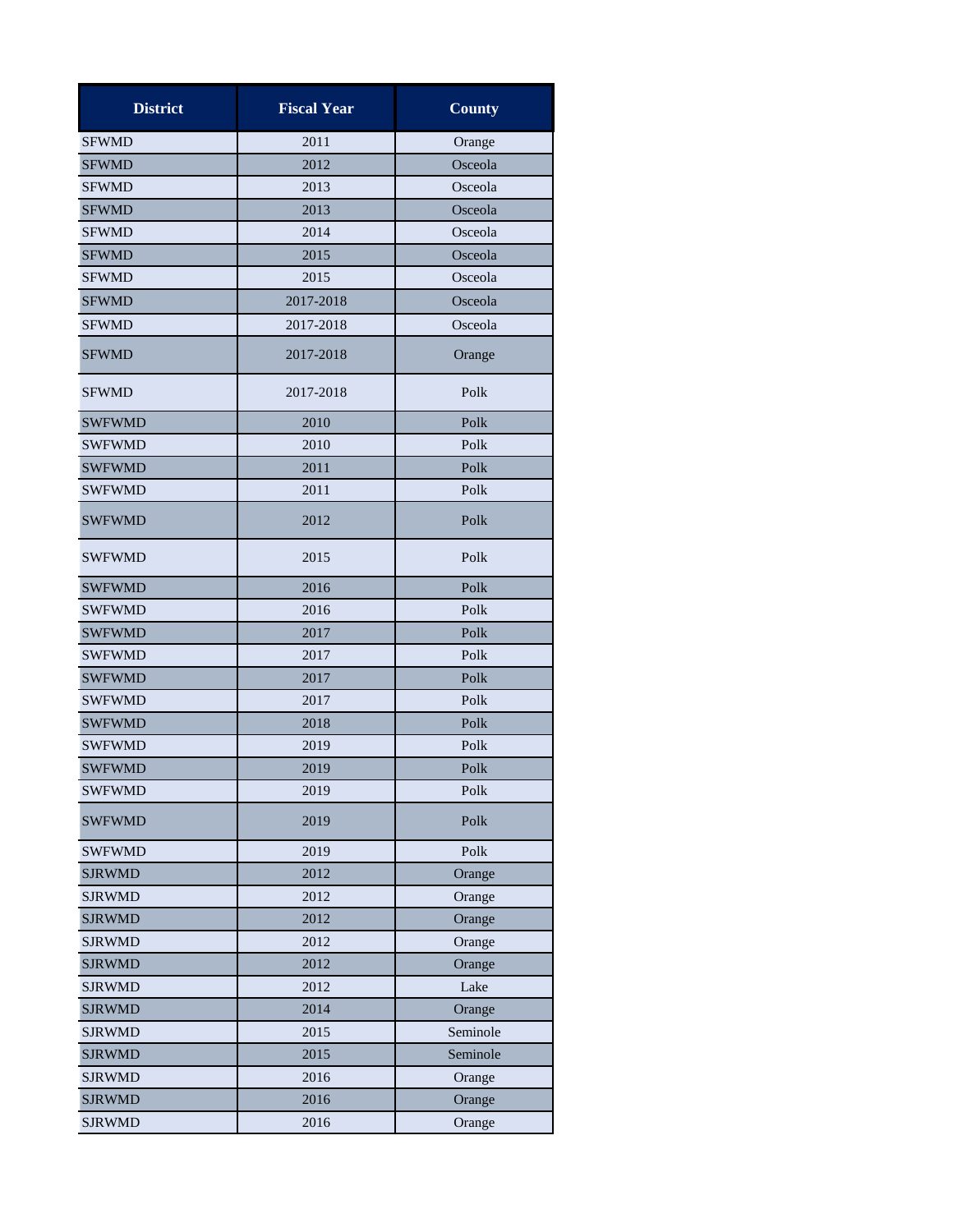| <b>SJRWMD</b> | 2016 | Orange         |
|---------------|------|----------------|
| <b>SJRWMD</b> | 2016 | Orange         |
| <b>SJRWMD</b> | 2016 | Orange         |
| <b>SJRWMD</b> | 2017 | Orange         |
| <b>SJRWMD</b> | 2017 | Orange         |
| <b>SJRWMD</b> | 2017 | Orange         |
| <b>SJRWMD</b> | 2017 | Orange         |
| <b>SJRWMD</b> | 2018 | Orange         |
| <b>SJRWMD</b> | 2018 | Orange         |
| <b>SJRWMD</b> | 2018 | <b>Brevard</b> |
| <b>SJRWMD</b> | 2018 | Orance         |
| <b>SJRWMD</b> | 2018 | Orange         |
| <b>SJRWMD</b> | 2019 | Orange         |
|               |      |                |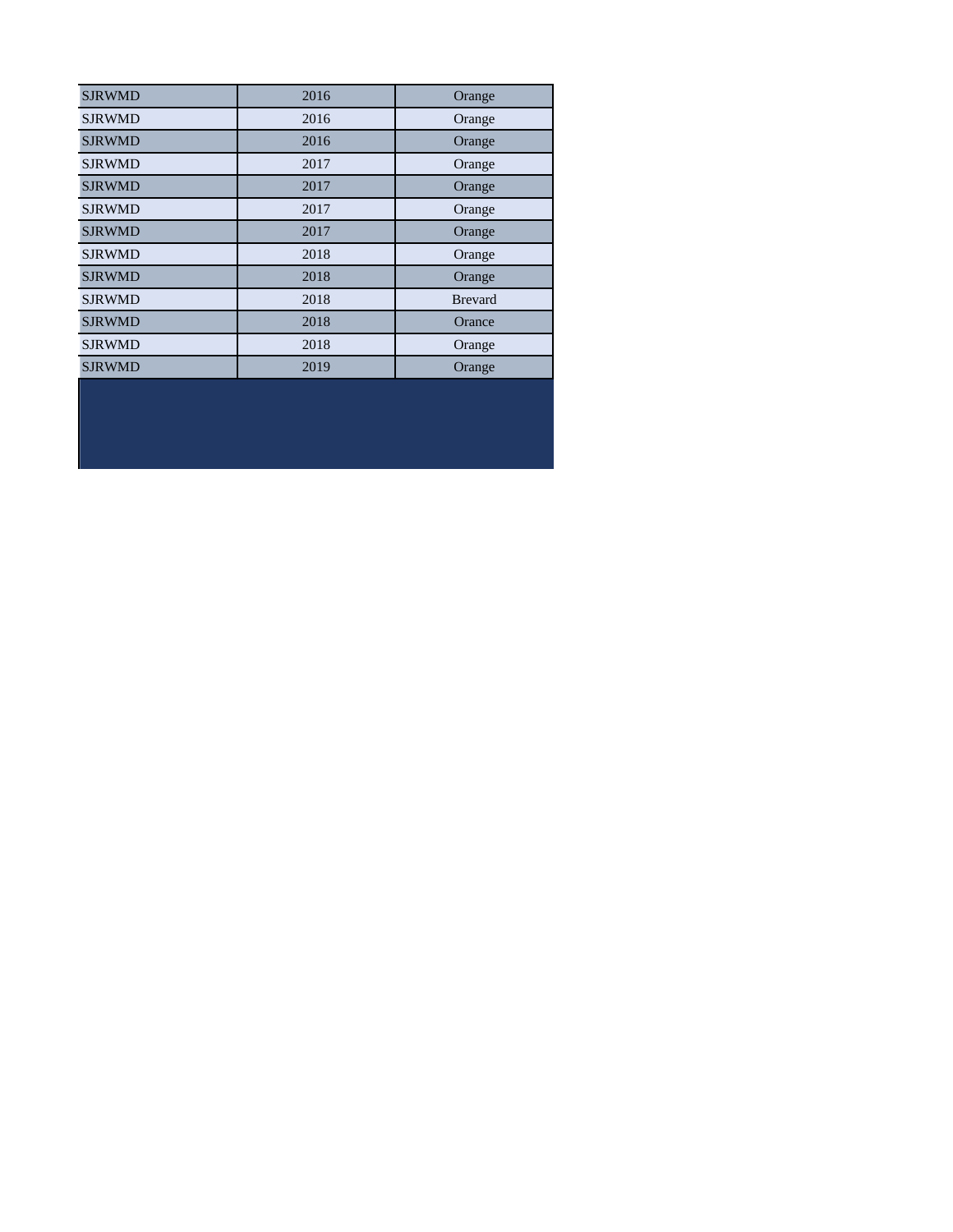| <b>Entity Alias</b>            | <b>Project Type</b>  |
|--------------------------------|----------------------|
| <b>Orange County Utilities</b> | Indoor plumbing      |
| St. Cloud                      | Indoor plumbing      |
| Toho Water Authority           | Indoor plumbing      |
| St. Cloud                      | Indoor plumbing      |
| Toho Water Authority           | Indoor plumbing      |
| St. Cloud                      | Indoor plumbing      |
| Toho Water Authority           | Indoor plumbing      |
| <b>Toho Water Authority</b>    | <b>ALFDs</b>         |
| St. Cloud                      | Indoor plumbing      |
| <b>Orange County Utilities</b> | <b>AMA</b> software  |
| Polk County BOCC               | <b>AMA</b> software  |
| Lakeland                       | Indoor plumbing      |
| <b>Winter Haven</b>            | Irrigation           |
| Frostproof                     | Indoor plumbing      |
| Lake Alfred                    | Indoor plumbing      |
| <b>Polk County Utilities</b>   | Irrigation           |
| <b>Polk County Utilities</b>   | Irrigation           |
| <b>Polk County Utilities</b>   | Irrigation           |
| <b>Polk County Utilities</b>   | <b>AMA</b> software  |
| <b>Polk County Utilities</b>   | Irrigation           |
| PRWC                           | Indoor plumbing      |
| PRWC                           | Irrigation           |
| <b>PRWC</b>                    | FL waterstar rebates |
| <b>Polk County Utilities</b>   | Irrigation           |
| <b>PRWC</b>                    | Indoor plumbing      |
| PRWC                           | Irrigation           |
| <b>PRWC</b>                    | Other                |
| Winter Haven                   | <b>AMA</b> software  |
| Lake Hamilton                  | Line Looping         |
| City of Ocoee                  | AMI                  |
| City of Apopka                 | Irrigation           |
| City of Apopka                 | Outreach             |
| <b>Orange County</b>           | Irrigation           |
| City of Apopka                 | AMI                  |
| City of Groveland              | Outreach             |
| <b>Orange County Utilities</b> | Irrigation           |
| City of Sanford                | <b>AMR</b>           |
| Seminole County                | Indoor plumbing      |
| City of Apopka                 | Irrigation           |
| <b>City of Ocoee</b>           | AMI                  |
| <b>Orange County Utilities</b> | Indoor plumbing      |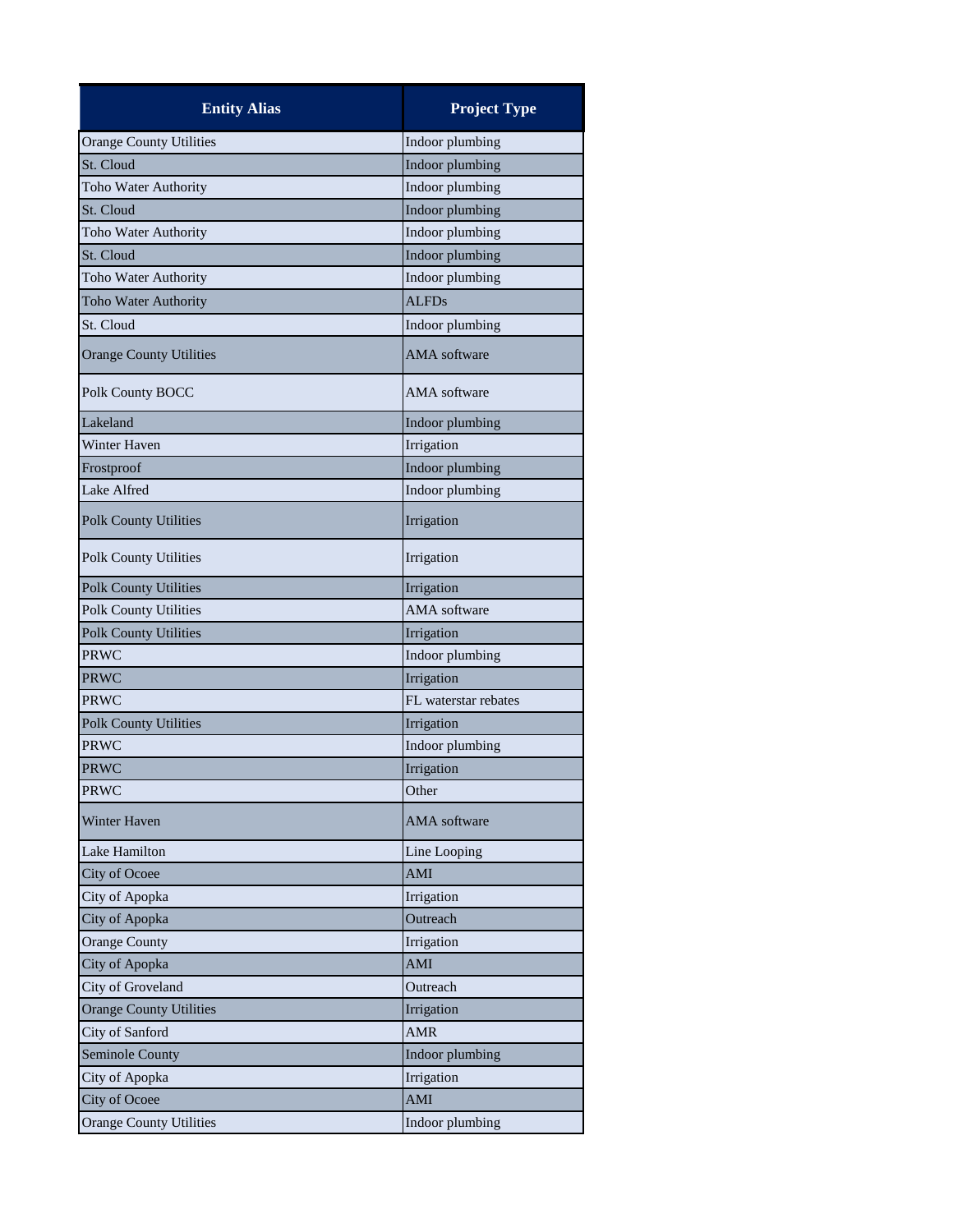| <b>Orange County Utilities</b>      | Indoor and outdoor |
|-------------------------------------|--------------------|
| <b>Orange County Utilities</b>      | Irrigation         |
| <b>Orange County Utilities</b>      | software AMA       |
| City of Apopka                      | Irrigation         |
| City of Ocoee                       | <b>AMI</b>         |
| <b>Orange County Utilities</b>      | Indoor and outdoor |
| <b>Orange County Utilities</b>      | Indoor and outdoor |
| Winter Garden                       | AMI                |
| <b>Orange County Utilities</b>      | Indoor and outdoor |
| Cocoa Beach                         | Indoor plumbing    |
| <b>Orange County Utilities</b>      | Indoor and outdoor |
| <b>Orlando Utilities Commission</b> | Irrigation         |
| <b>Orange County Utilities</b>      | Indoor and outdoor |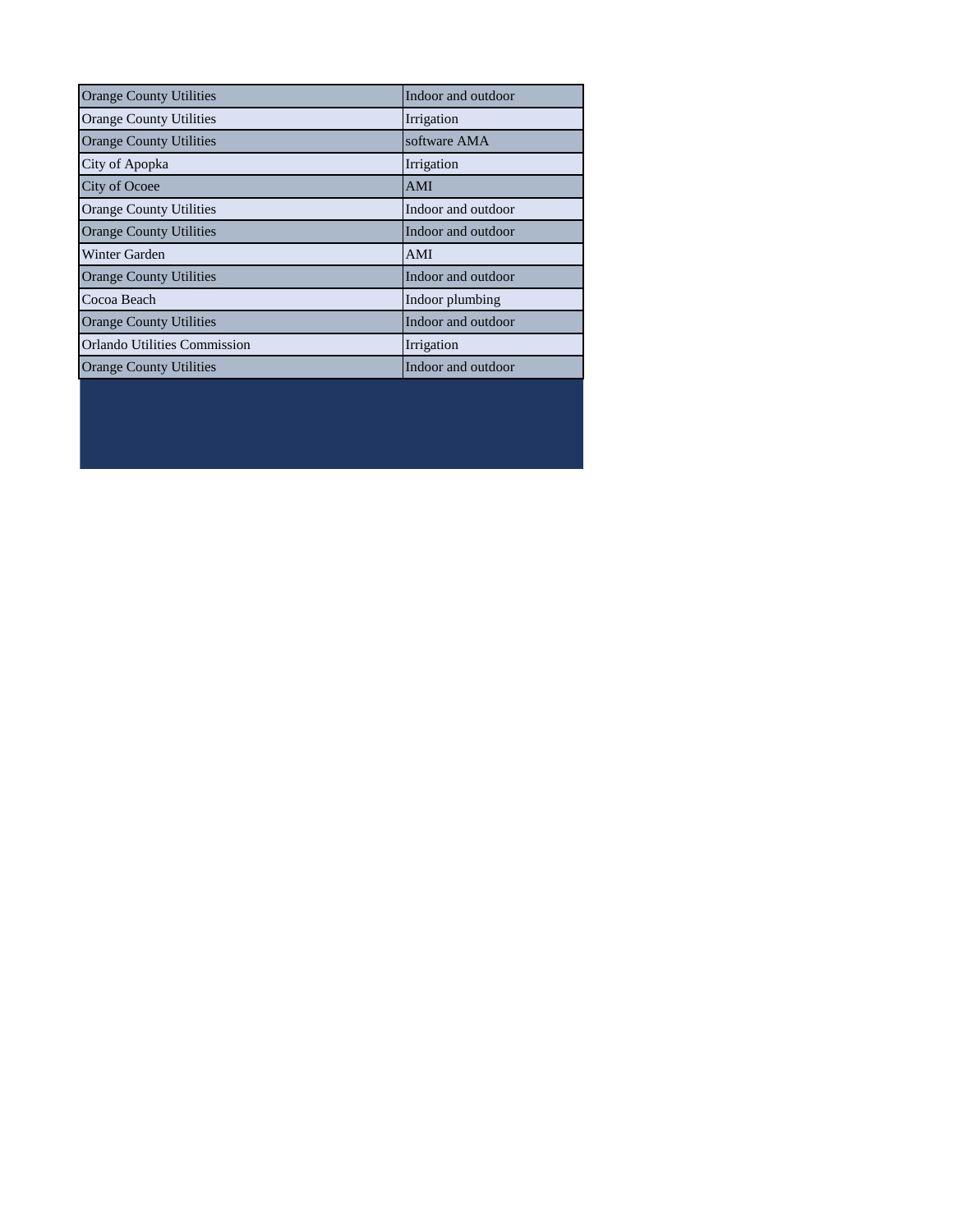| <b>Project Title</b>                                                                 | <b>Water Savings (GPD)</b> | <b>Number of</b><br><b>Implementations</b> |
|--------------------------------------------------------------------------------------|----------------------------|--------------------------------------------|
| Commercial Showerhead Retrofit                                                       | 158,493                    | 16,443                                     |
| <b>Toilet Rebate Program</b>                                                         | 6,247                      | 217                                        |
| Toilet Rebate Program                                                                | 10,603                     | 320                                        |
| Toilet Rebate Program                                                                | 3,123                      | 114                                        |
| Toilet Rebate Program 2013-2014                                                      | 6,849                      | 207                                        |
| Toilet Rebate Program                                                                | 6,301                      | 224                                        |
| Toilet Rebate Program 2013-2014                                                      | 3,425                      | 207                                        |
| Automatic Line Flushing Devices <sup>4</sup>                                         | $\overline{0}$             | $\overline{0}$                             |
| Toilet Rebate Program                                                                | 9,370                      | 300                                        |
| Water Conservation Software Technology Project for<br><b>Southwest Orange County</b> | 286,655                    | $\overline{0}$                             |
| Water Conservation Software Technology for Oak Hills<br>water use area               | 14,247                     | $\overline{0}$                             |
| Toilet Rebate Program                                                                | 23,638                     | 753                                        |
| Smart Irrigation Controller Pilot Project                                            | 21,483                     | 12                                         |
| <b>Toilet Rebate Program</b>                                                         | 540                        | 20                                         |
| Toilet Rebate Program/DIY                                                            | 7,805                      | 557                                        |
| Landscape and Irrigation Evaluation Program - Phase 1                                | 29,167                     | 211                                        |
| Landscape and Irrigation Evaluation Program - Phase 2                                | 19,198                     | 88                                         |
| Landscape and irrigation evaluation Program                                          | 36,863                     | 167                                        |
| <b>Customer Portal Pilot Project</b>                                                 | 90,000                     | 5,000                                      |
| Landscape and Irrigation Evaluation program                                          | 42,000                     | 300                                        |
| Indoor retrofit                                                                      | 87,370                     | 3,135                                      |
| <b>Outdoor BMPs</b>                                                                  | 52,300                     | 872                                        |
| Florida water star rebates                                                           | 66,165                     | 500                                        |
| Landscape and irrigation evaluation Program                                          | 42,000                     | 300                                        |
| <b>Indoor Water Conservation Incentives</b>                                          | 92,000                     | 3,520                                      |
| <b>Outdoor Water Conservation BMPs</b>                                               | 113,000                    | 907                                        |
| Water Demand Management Plan                                                         | $\boldsymbol{0}$           | $\boldsymbol{0}$                           |
| Consumption and Conservation Programs Data<br>Management Software                    | 16,000                     | 19,000                                     |
| Distribution System Looping                                                          | 19,554                     | $\overline{0}$                             |
| <b>Strategic Water Conservation</b>                                                  | 8,493                      | 390                                        |
| Rebate to 100 customers to install ET controllers                                    | 3,562                      | 100                                        |
| Landscape implementation Ordinance Implementation                                    | ٠                          |                                            |
| Smart controller study                                                               |                            |                                            |
| <b>AMI</b> implementation Program                                                    |                            |                                            |
| Irrigation Rule enforcement                                                          |                            |                                            |
| Nozzle replacement                                                                   | 65,753                     | 143                                        |
| Installation of meters and software                                                  |                            |                                            |
| Indoor Plumbing Rebate Program                                                       | 11,507                     | 939                                        |
| ET controllers, nozzles landscapes                                                   |                            |                                            |
| <b>AMI</b> Meter Upgrade                                                             |                            | 500                                        |
| Toilet retrofit                                                                      | 4,658                      | 200                                        |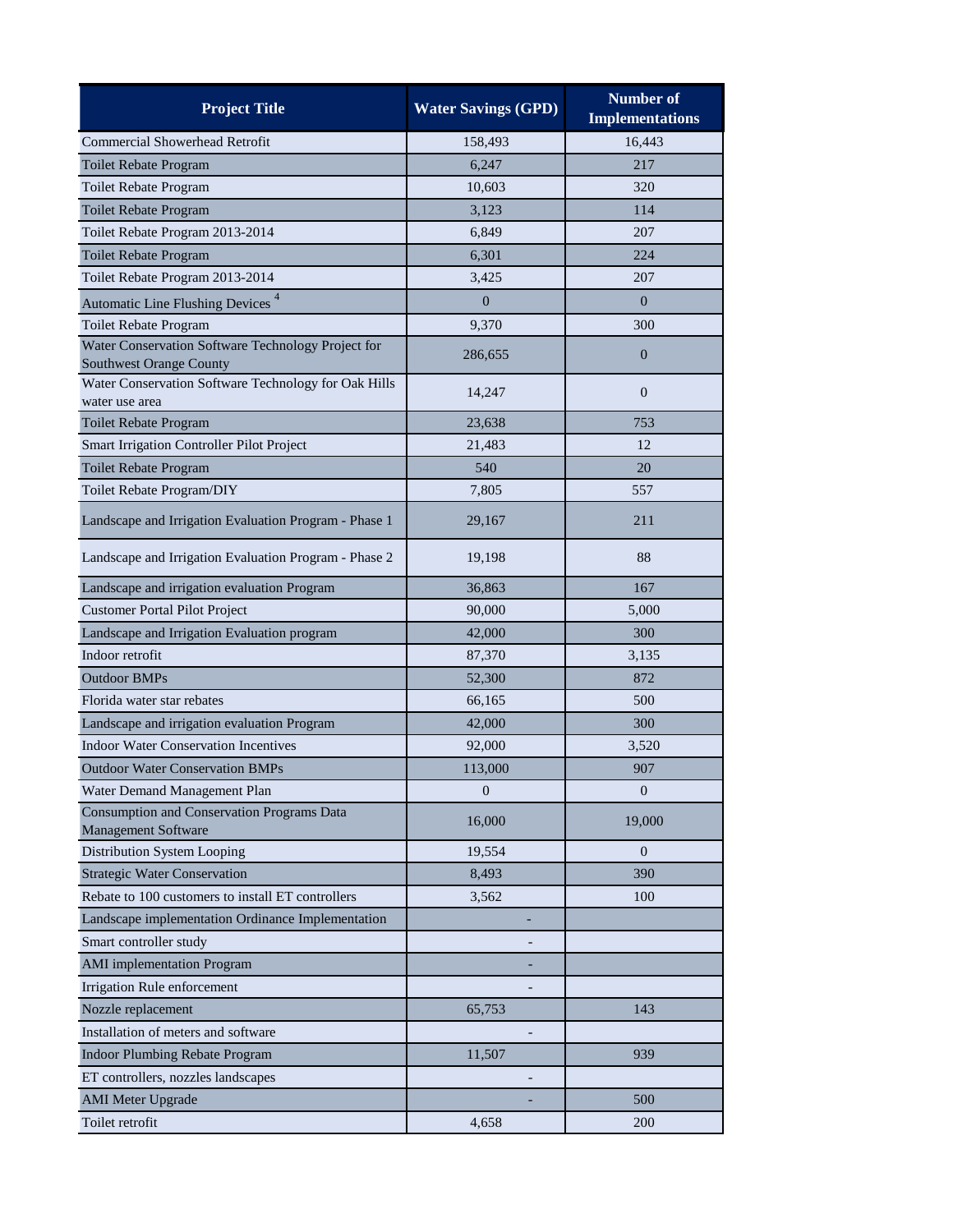| Waterwise Neighbor Program             | 16,712    | 100     |
|----------------------------------------|-----------|---------|
| Rainsensor Replacement Project         | 97,890    | 1,100   |
| Water\$mart Customers Conserve         | 143,328   | 30,000  |
| Nozzle replacement                     | 121,918   | 200     |
| <b>AMI</b> Meter Upgrade               | 105,000   | 9,000   |
| Waterwise Neighbor Retrofit            | 27,123    | 300     |
| Waterwise Neighbor NEW                 | 82,740    | 500     |
| AMI software                           | 41,000    | 1,187   |
| Waterwise Neighbor Phase 2             | 50,000    | 300     |
| <b>Toilet Rebate</b>                   | 1,014     | 50      |
| Waterwise Retrofit                     | 30,000    | 300     |
| Irrigation audit and retrofit          | 60,000    | 400     |
| Waterwise Neighbor Program New and Old | 106,800   | 13,000  |
| <b>SFWMD Total</b>                     | 505,313   | 18,032  |
| <b>SWFWMD Total</b>                    | 759,083   | 34,785  |
| <b>SJRWMD Total</b>                    | 977,498   | 58,659  |
| <b>All Districts Total</b>             | 2,241,894 | 111,476 |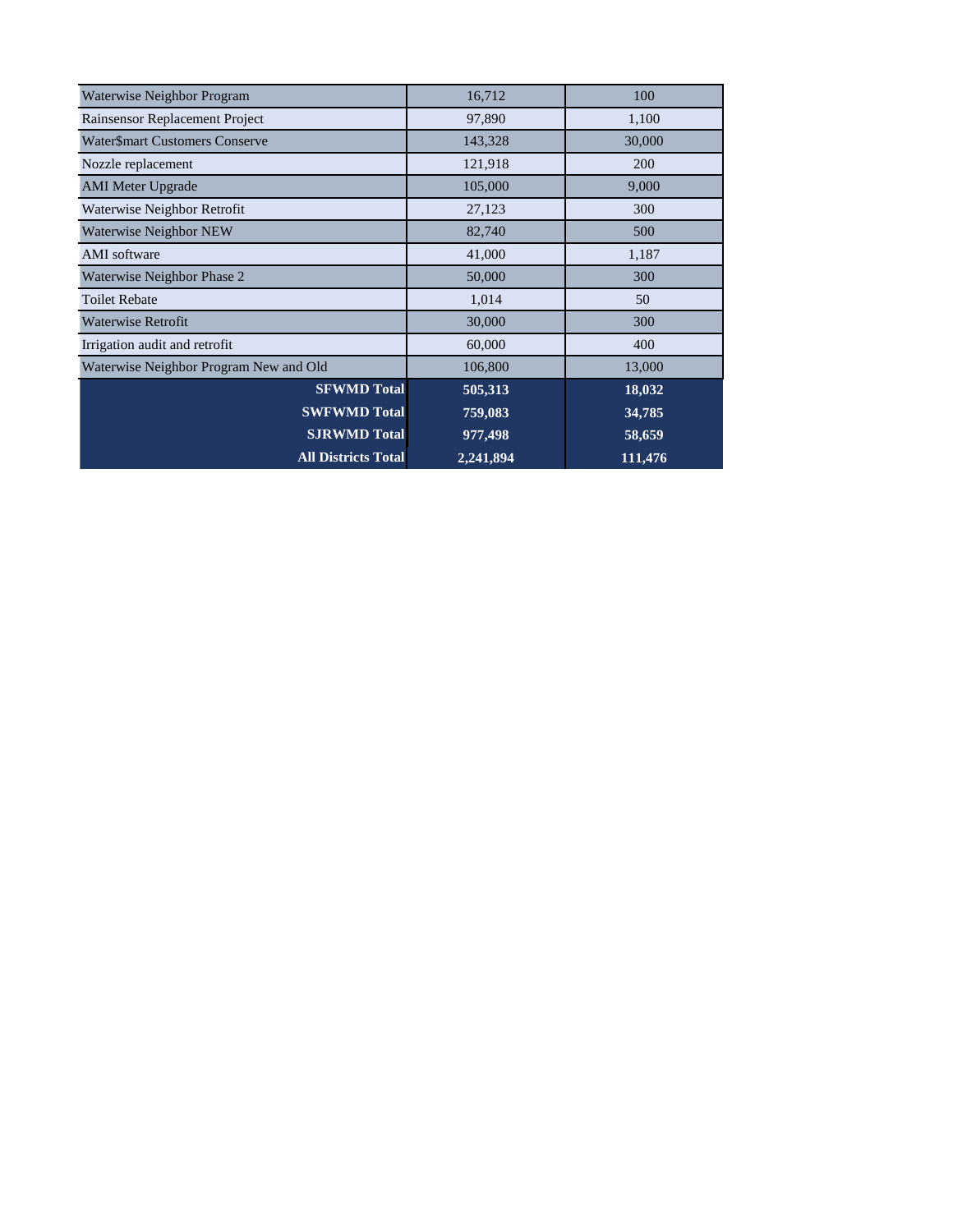| <b>Actual Project Cost/</b>    | <b>Actual Funding/</b>               |
|--------------------------------|--------------------------------------|
| Est. Project Cost <sup>1</sup> | <b>Approved Funding</b> <sup>1</sup> |
| \$48,011                       | \$23,822                             |
| \$33,640                       | \$14,500                             |
| \$40,000                       | \$20,000                             |
| \$18,451                       | \$9,000                              |
| \$30,015                       | \$15,000                             |
| \$33,016                       | \$16,500                             |
| \$30,015                       | \$15,000                             |
| \$200,000                      | \$76,500                             |
| \$47,000                       | \$23,500                             |
| \$169,981                      | \$50,990                             |
| \$205,920                      | \$60,000                             |
| \$143,702                      | \$70,098                             |
| \$7,900                        | \$3,950                              |
| \$1,954                        | \$977                                |
| \$16,200                       | \$8,100                              |
| \$41,378                       | \$20,689                             |
| \$18,420                       | \$8,922                              |
| \$36,370                       | \$18,185                             |
| \$20,000                       | \$10,000                             |
| \$82,800                       | \$41,400                             |
| \$242,550                      | \$121,275                            |
| \$332,150                      | \$166,075                            |
| \$700,000                      | \$350,000                            |
| \$85,000                       | \$42,500                             |
| \$156,000                      | \$78,000                             |
| \$192,500                      | \$96,250                             |
| \$340,000                      | \$170,000                            |
| \$120,000                      | \$60,000                             |
| \$521,000                      | \$124,610                            |
| \$132,367                      | \$66,184                             |
| \$35,000                       | \$17,500                             |
| \$64,000                       | \$32,000                             |
| \$230,000                      | \$100,000                            |
| \$79,450                       | \$39,725                             |
| \$98,460                       | \$48,230                             |
| \$94,350                       | \$31,135                             |
| \$490,000                      | \$245,000                            |
| \$93,004                       | \$46,502                             |
| \$140,176                      | \$70,088                             |
| \$111,470                      | \$55,735                             |
| \$20,000                       | \$10,000                             |